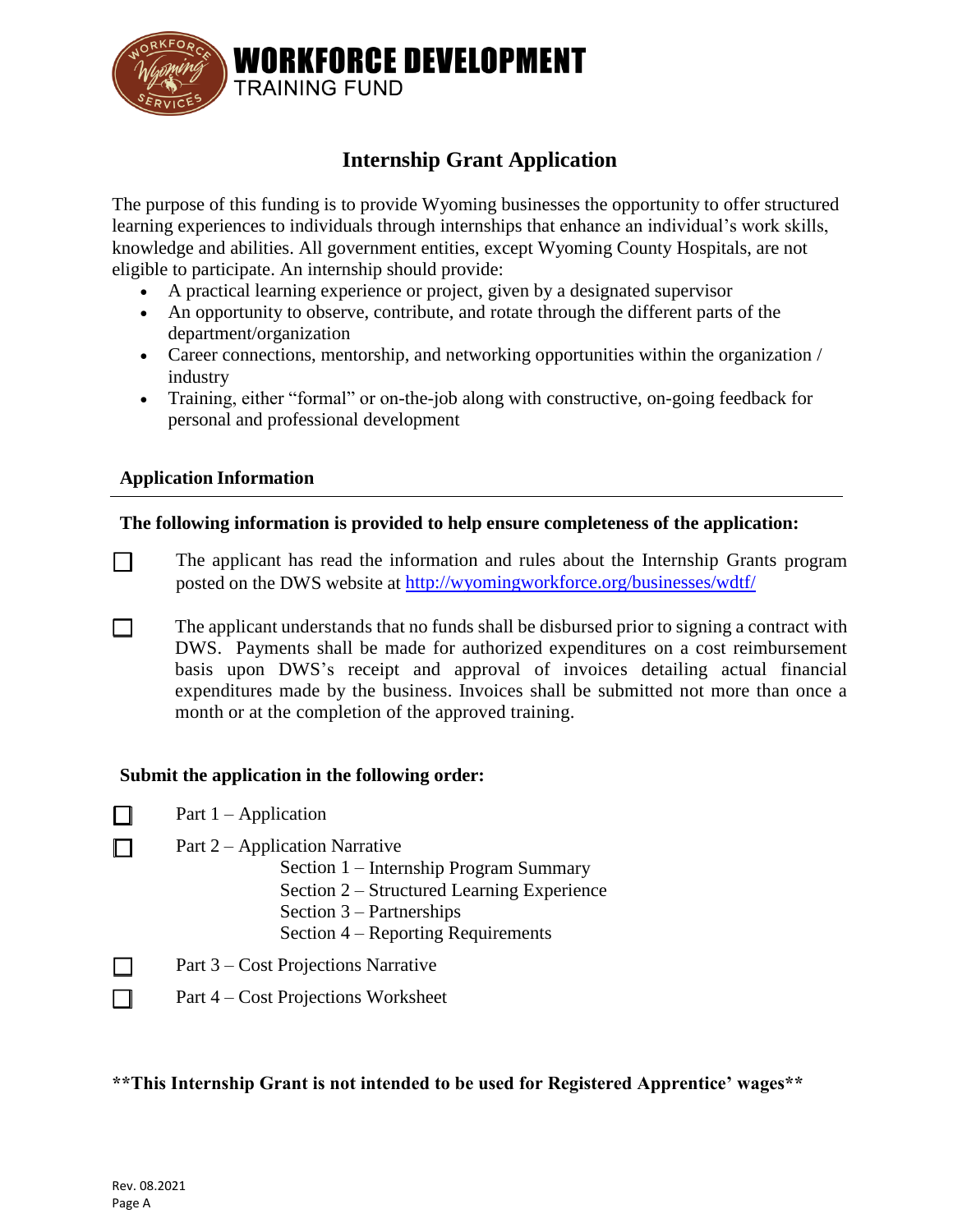

**WORKFORCE DEVELOPMENT TRAINING FUND** 

### **Submission Instructions:**

- Email application packet in a PDF format to **DWS-WDTF@wyo.gov.**
- Application must be submitted as one document in its entirety.
- The original packet with original signature and supporting documentation must also be mailed to DWS postmarked within five working days of the date of the email submission. Please send these documents to:

Department of Workforce Services Attn: WDTF 5221 Yellowstone Road Cheyenne, WY 82002

### **Formatting Instructions:**

- The text of the Application, Structured Learning Experience, and Cost Projections Narratives shall be 12-point font, double-spaced, and on one side of standard 8.5 x 11-inch pages.
- Margins must be 1 inch on all sides.
- The application narrative must use the section headings provided.
- Number all narrative pages in the **upper right-hand corner.**
- Do not add a footer.
- Include supporting documentation and properly label as appendix items.
- Part 2 (Application Narrative) and Part 3 (Cost Projections Narrative) combined, may be up to five pages in length. Part 1 (Application), Part 4 (Cost Projections Worksheet), and any supporting documentation are not counted toward the page limit.

### **General Instructions:**

- Application Review/Contract process can take, at a minimum, 30-45 days to be completed. Please allow time for the process before your planned internship starts. No funds shall be disbursed to any entity prior to signing a contract. Grant funds shall be paid directly to the Contractor (the business) on a cost reimbursement basis, up to \$12 per hour, once DWS reviews and approves submitted invoices.
- Interns that qualify for Workforce Investment and Opportunities Act (WIOA) services (Public Law §113-128; 128 Stat. 1425) and/or qualify for vocational rehabilitation services (Rehabilitation Act of 1973 as amended by Title IV and VI of the WIOA, Public Law §93-112; Title 34, C.F.R. 361.48) are not eligible for the WDTF Internship Grant.
- Preference will be given to Applicants who are in a preferred industry. For reference, please visit <http://wyomingworkforce.org/businesses/wdtf/industries/>
- Internship grants will be limited by business size and per state fiscal year:
	- o One (1) intern for businesses with 1-8 employees;
	- o Up to two (2) interns for businesses with 9-49 employees;
	- $\circ$  Up to three (3) interns for businesses with 50+ employees.
- If the application fails to meet any of the above requirements, it may be denied in whole by DWS.

#### *-Notice of disclosure-*

*Please be advised that any personal and business information provided in this application will not be shared outside of the Department of Workforce Services. Information may be shared internally for the benefit of other DWS programs.*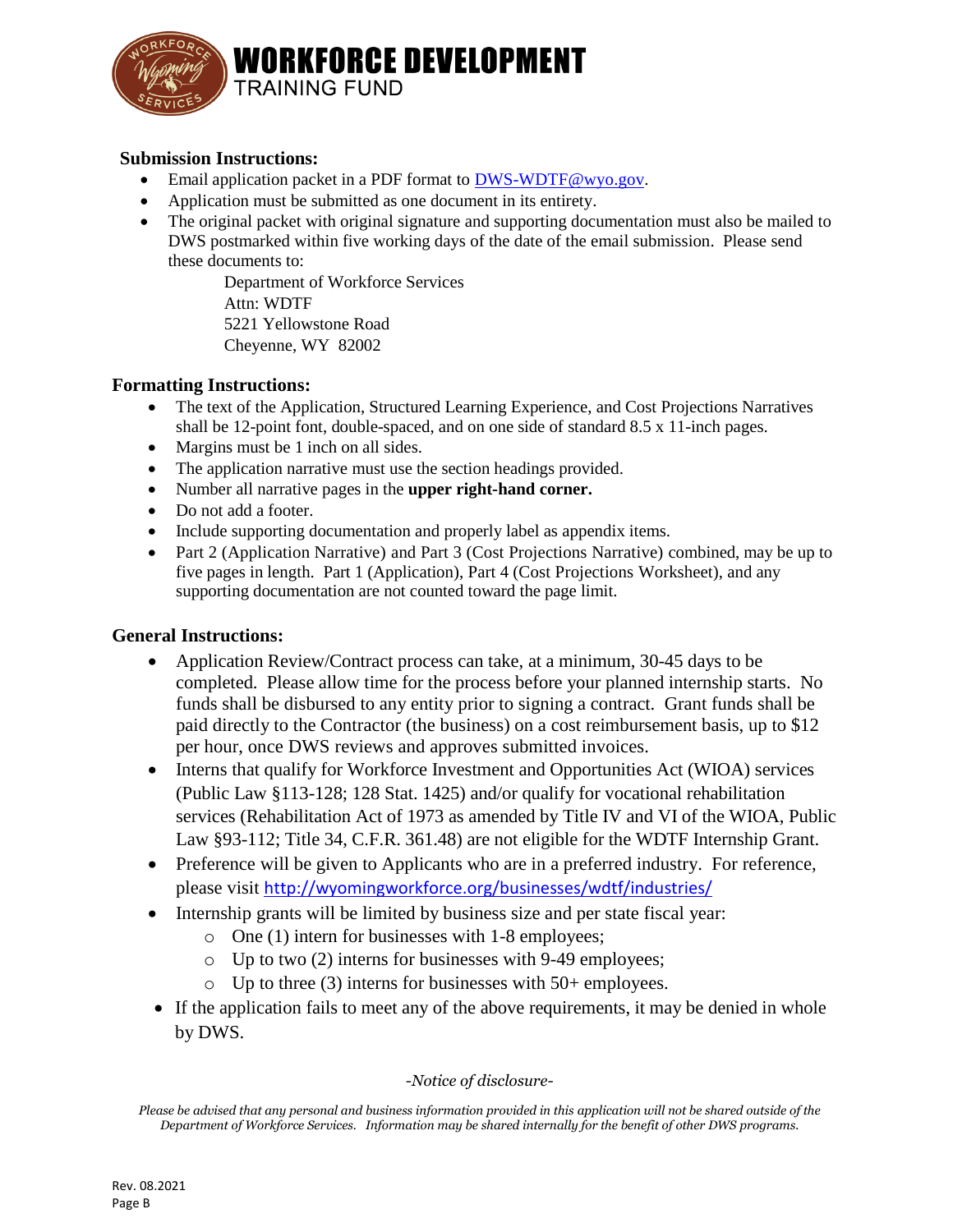

# **PART 1 – Application (Complete sections, save, and submit with supporting documentation)**

|                | <b>For Office Use Only</b> |                |
|----------------|----------------------------|----------------|
| Application #: |                            | Date Received: |

# **Internship Grant Information**

| Job Title:                            |  |
|---------------------------------------|--|
| Occupation / Industry:                |  |
| Dates of Internship:                  |  |
| Number of Business Employees          |  |
| Number of Intern(s) Requested:        |  |
| Cost of Internship:                   |  |
| (based on Cost Projections Worksheet) |  |
| Cost per Intern:                      |  |

# **Applicant Information (Business)**

| <b>Legal Business</b>                  |       |                        |                            |  |                                |  |
|----------------------------------------|-------|------------------------|----------------------------|--|--------------------------------|--|
| Name:<br><b>DBA</b><br>(if applicable) |       |                        |                            |  |                                |  |
| Physical<br>Address:                   |       |                        |                            |  |                                |  |
| Mailing                                |       |                        |                            |  |                                |  |
| Address:                               | City: |                        | State:                     |  | Zip:                           |  |
| Telephone:                             |       | Fax:                   |                            |  | Website:                       |  |
| <b>Contact Name:</b>                   |       |                        |                            |  |                                |  |
| Job Title:                             |       |                        |                            |  | Date business was established: |  |
| <b>Email Address:</b>                  |       |                        |                            |  |                                |  |
| FEIN:                                  |       |                        | WY Sec of State Filing ID: |  |                                |  |
| WY UI No.:                             |       | WY Worker's Comp. No.: |                            |  |                                |  |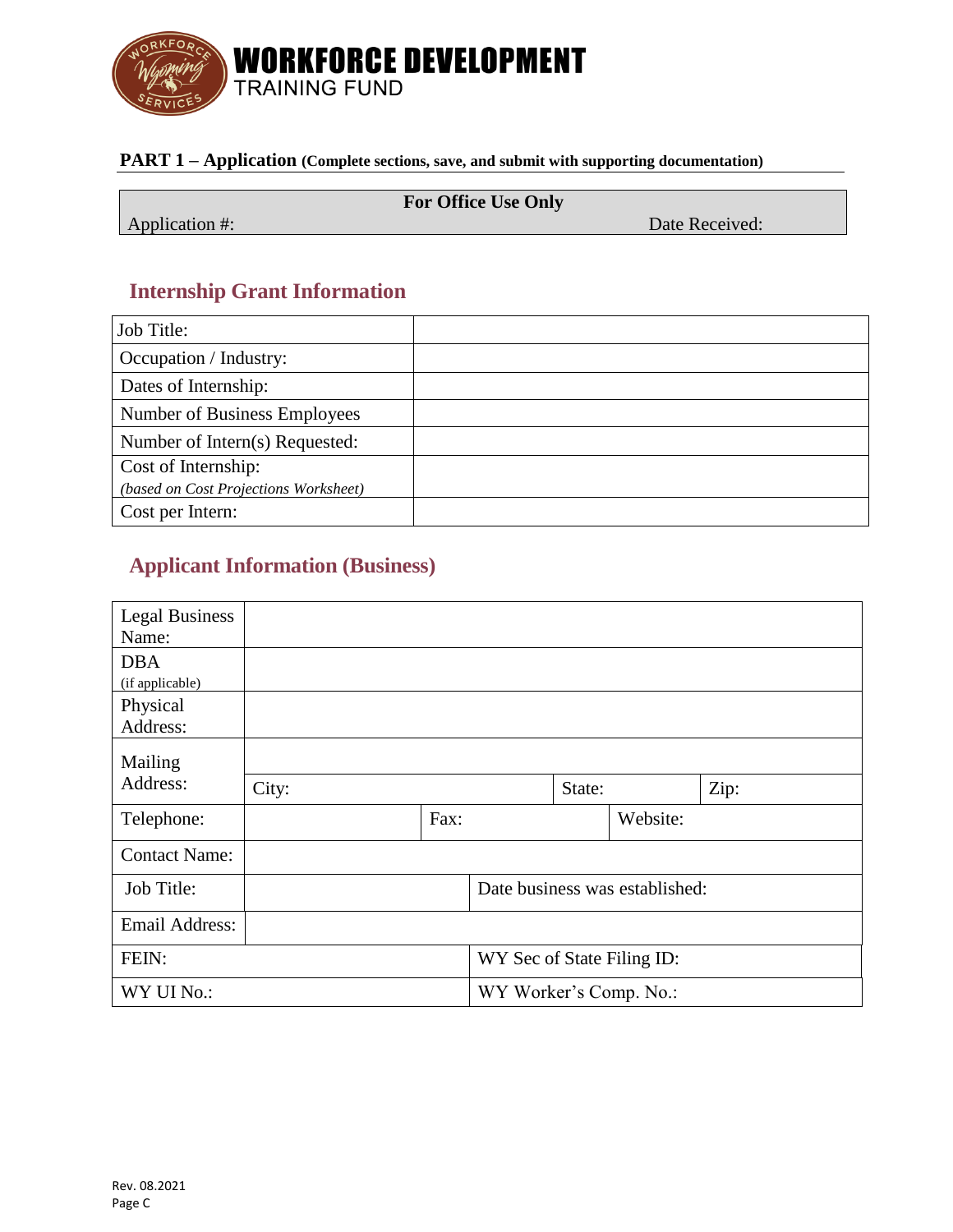

## **Signatures**

1. Applicant Representative. The person signing this application as the Applicant Representative certifies that they agree to the contents of the application, is authorized to represent the Applicant and is legally responsible for the information provided in this application.

| <b>Applicant Representative Information</b> |       |
|---------------------------------------------|-------|
| First and Last Name:                        |       |
| Title:                                      |       |
| <b>Business Name:</b>                       |       |
| Signature:<br>(Original, not electronic)    | Date: |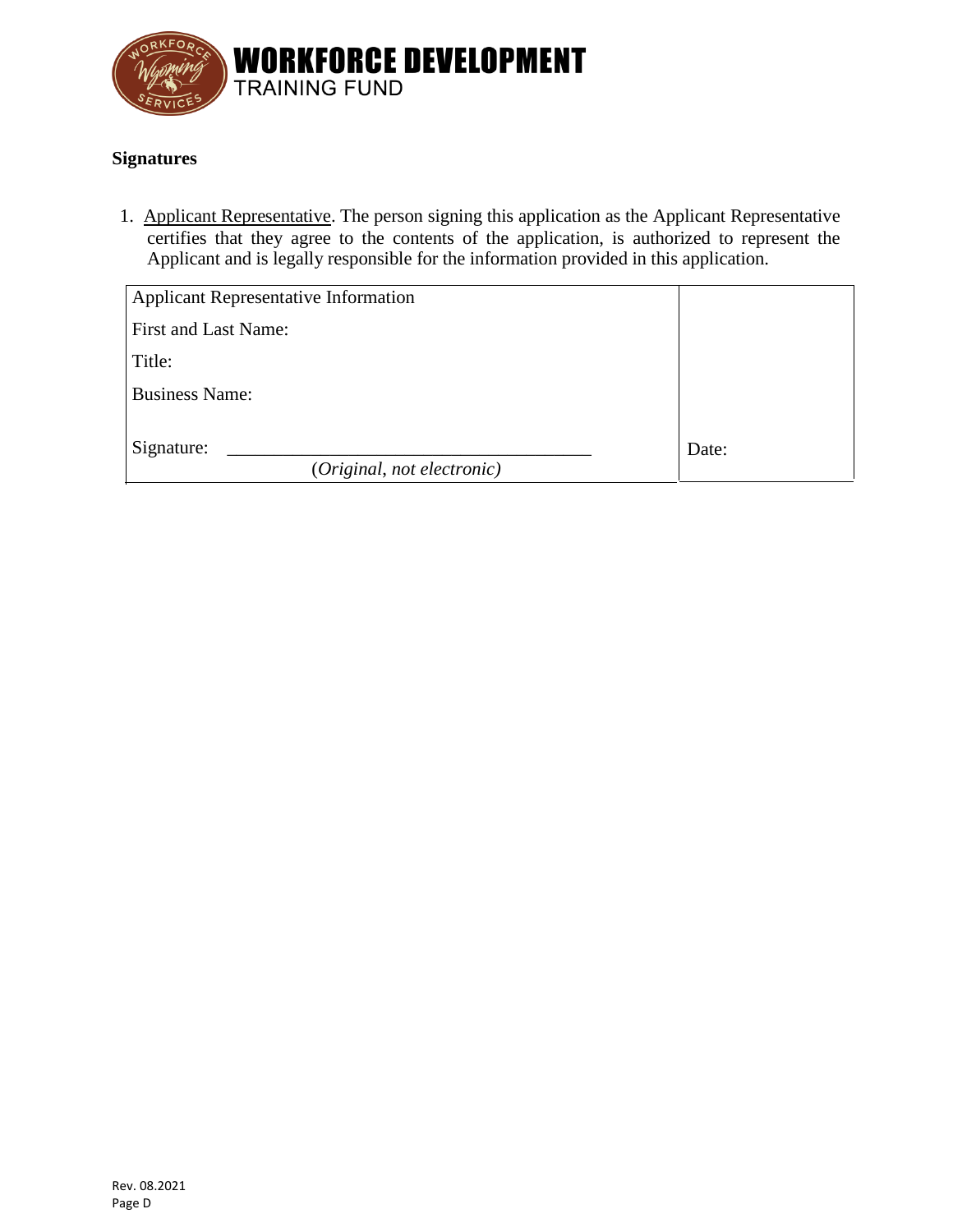

# **PART 2 – Application Narrative**

## *Section 1 Internship Program Summary*

Briefly summarize your internship program and describe how the structured learning experience will enhance an individual's work skills, knowledge and abilities. The summary should provide an overview of the goals for the internship program, a brief description of the selection, training, supervision, documentation and evaluation process, expected outcomes and the proposed economic impact on the community. The Internship Program Summary will count towards the five-page narrative limit.

### *Section 2 Structured Learning Experience*

The applicant shall address the anticipated structured learning experience. The Structured Learning Experience Narrative will count towards the five-page narrative limit. Please include information on the following:

- Clearly explain the tasks, duties and responsibilities the intern(s) would be fulfilling in your organization; without displacing other workers who perform similar work;
- Describe what meaningful work assignments are planned for the intern(s);
- Indicate which staff member will be assigned to mentor the intern(s) and provide structure and constructive feedback on their performance;
- Indicate the schedule of meetings that will provide a forum for constructive feedback and questions; at a minimum, an initial meeting to discuss project expectations, a midterm evaluation and a final exit interview with the intern(s);
- The requested number of interns and their positions within the business.

### *Section 3 Partnerships*

DWS, WIOA and VR work towards the same goal of offering funding for work-based, structured learning experiences. An intern may qualify for WIOA or VR funding if they meet certain criteria, and if not, they are eligible for DWS funding. Briefly indicate your understanding that any intern that is being considered for your business will complete an "Internship Attestation" form which will help determine whether they qualify for WIOA or VR funding or are eligible for DWS funding. The completed form must be submitted once the intern has been selected and hired.

Detail information about any partnerships that will financially support the structured learning experience or contribute to the internship program. Briefly describe if any other funding has been secured in connection with this internship and how the additional funds will be applied to the internship's expenses.

For the application to be considered, the Applicant (business) shall be in Good Standing with the Secretary of State, Wyoming Unemployment Insurance and Workers' Compensation, if required, and the Workforce Development Training Fund.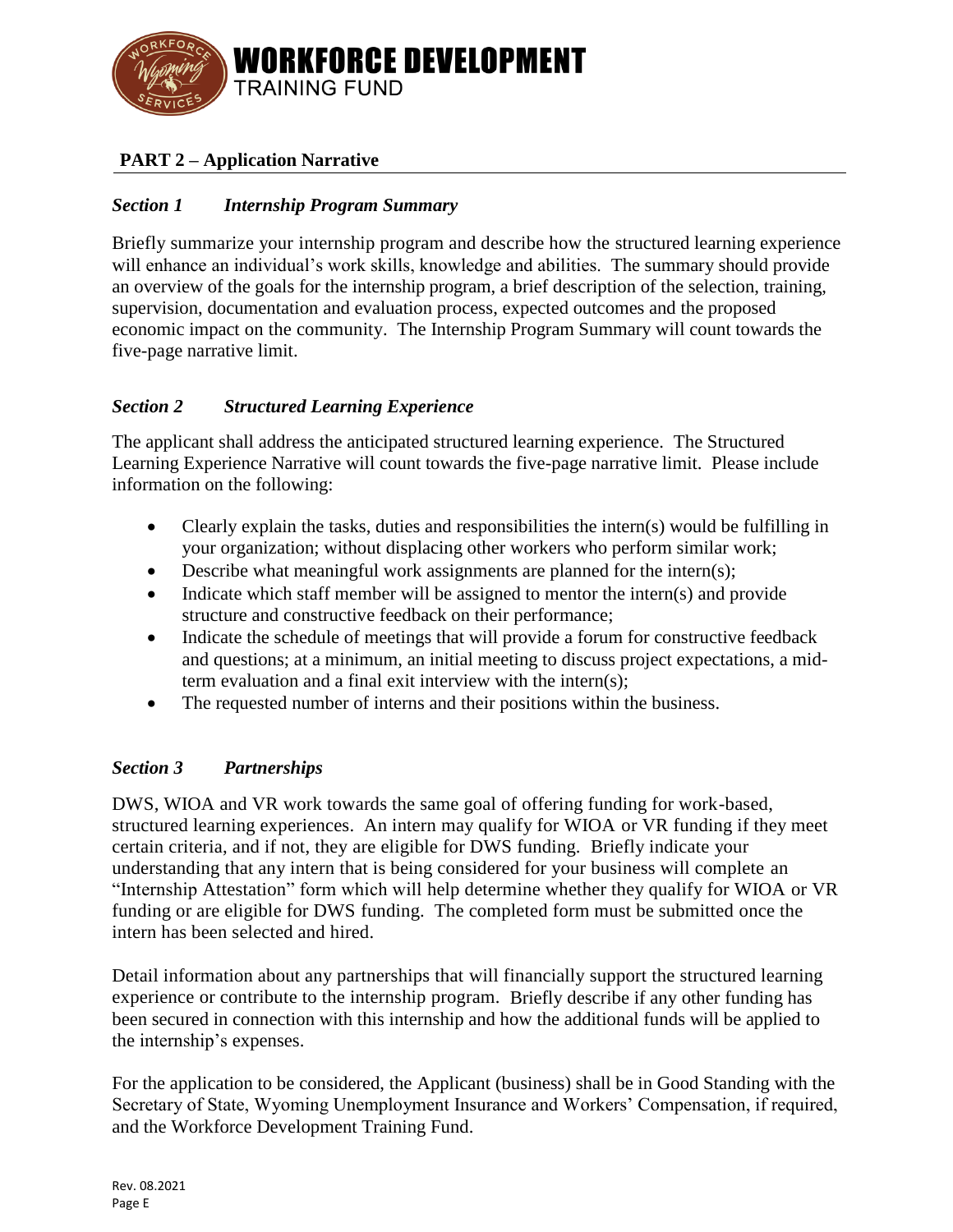

Indicate the industry the business is in and if there is a business partnership with any educational institutions related to this internship.

## *Section 4 Reporting Requirements*

The applicant will acknowledge a final report will be submitted within forty-five (45) days following the completed internship and explain in detail how they will gather data to fulfill the reporting requirements listed below:

- A final report shall include:
	- o A summary report of the results of the internship
		- How the internship supported the business, improved efficiency, profitability or compliance of the business(es) or industry;
		- How the structured learning experience increased the skill level of the intern.
	- o Documentation recorded during the internship to include:
		- Initial meeting documenting expectations and role of the intern(s)
		- Training plan detailing specific skills, tasks, and competencies to be attained during the internship. This plan outlines the tasks, duties, and responsibilities that the student is expected to learn;
		- Mid-term meeting documenting progress, questions and feedback;
		- Completed exit interview questionnaires from both the business and the intern(s);

The applicant shall indicate their preference of submitting invoices, either at the end of the internship or more often, but not more than once a month.

The applicant will acknowledge the final invoice will be submitted with the final report and its reimbursement will take place after review and approval of the final report.

### **PART 3 – Cost Projections Narrative**

The applicant shall include a narrative that addresses the projected costs listed below in Part 4 (Cost Projections Worksheet). This narrative shall outline and define the projected costs of the structured learning experience with explanations for all items. The Cost Projections Narrative will count towards the five-page narrative limit. Please include information on the following:

- The start and end dates of the internship;
- The number of hours the intern(s) will be expected to work; not to go above 40 hours per week and no more than 1040 hours per internship;
- The anticipated wage per hour for each intern, not to include fringe benefits (insurance coverage, payroll taxes, bonuses, overtime wages, supplies and/or equipment, or travel expenses). DWS will reimburse up to \$12 per hour. If the Applicant chooses to pay more per hour, please indicate as such in the narrative, not on the worksheet.
- The applicant may calculate up to 5% of the total estimated expenses as an administrative cost for hosting the internship;
- The total grant amount being requested (must match Part 1, page C, of the application.